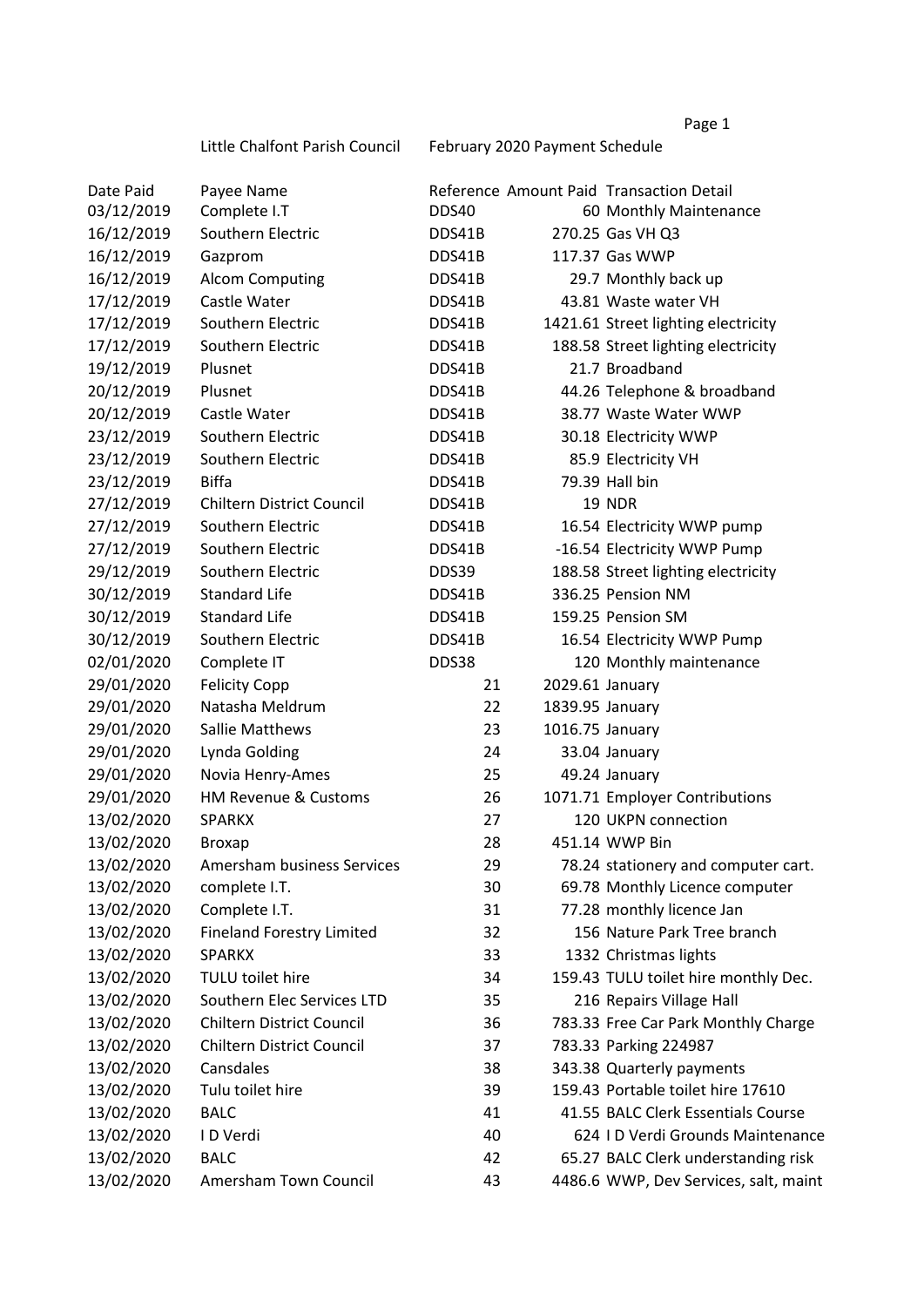| 13/02/2020 | J Clean                    | 44 | 435.6 Village Hall 14737           |  |
|------------|----------------------------|----|------------------------------------|--|
| 13/02/2020 | J Clean                    | 45 | 326.4 J Clean Pavilion 14756       |  |
| 13/02/2020 | Homeguard                  | 46 | 210 Homeguard LCD pad office       |  |
| 13/02/2020 | <b>Manor Signs</b>         | 47 | 132 Honours Board VH               |  |
| 13/02/2020 | Southern Elec Services LTD | 48 | 900 Works to be done at WWP and VI |  |
| 13/02/2020 | <b>SPARKX</b>              | 49 | 600 Cokes Lane 3 & 4 damage remove |  |
| 13/02/2020 | <b>SPARKX</b>              | 50 | 102 Replacing stolen cable         |  |
| 13/02/2020 | <b>SPARKX</b>              | 51 | 342 Col 2 replaced latern WWcl.    |  |
| 13/02/2020 | Amersham business Services | 52 | 91.16 stationery                   |  |
| 13/02/2020 | Amersham business Services | 53 | 69.71 stationery                   |  |
| 13/02/2020 | Amersham business Services | 54 | 76.56 Stationery computer cart.    |  |
| 13/02/2020 | Amersham business Services | 55 | 7.7 Mop Head                       |  |
| 13/02/2020 | J Clean                    | 56 | 244.8 WWP                          |  |
| 13/02/2020 | Dragon Courts              | 57 | 1320 Tennis Courty clean           |  |
|            |                            |    | 24116.13                           |  |
|            |                            |    |                                    |  |